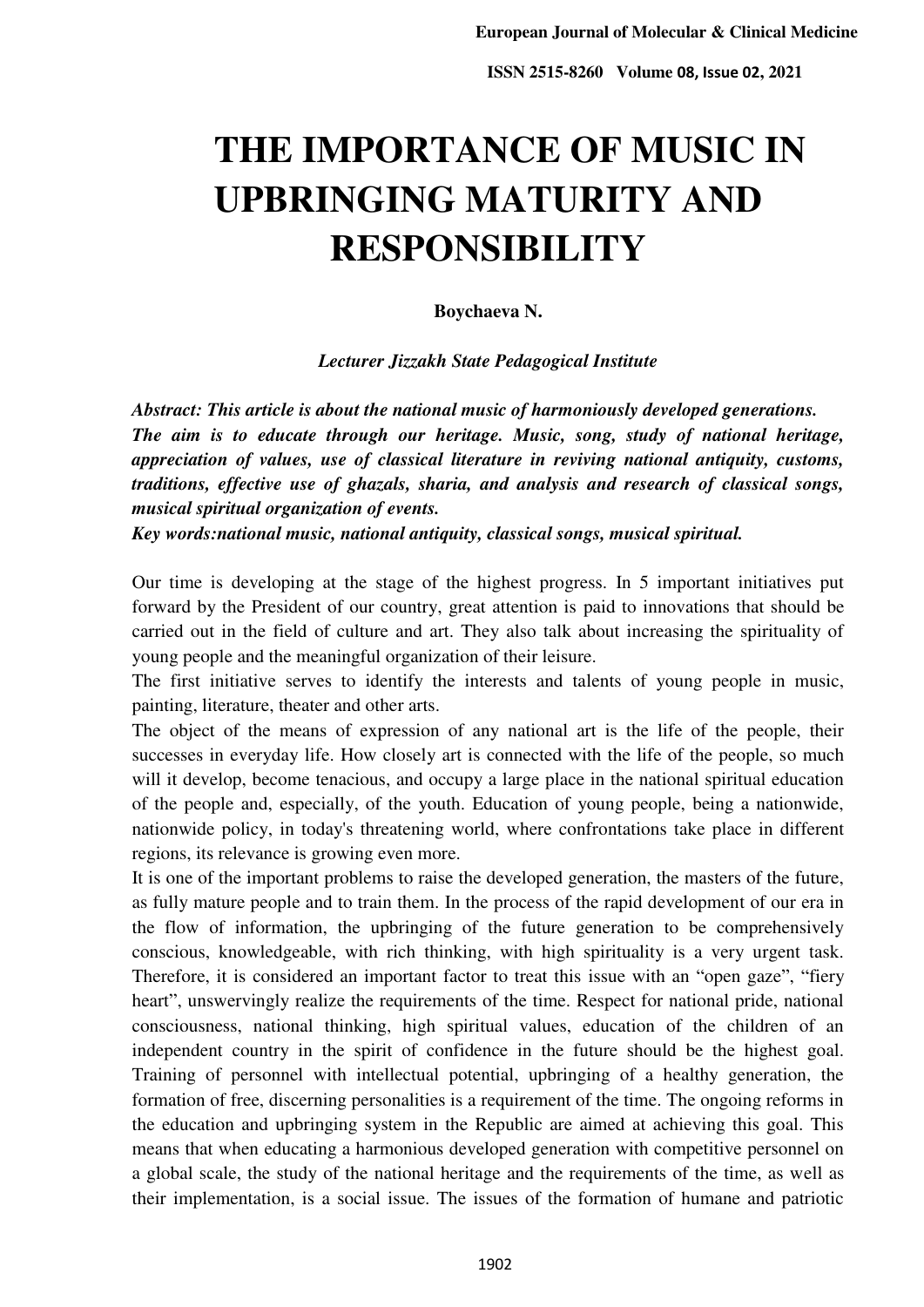#### **ISSN 2515-8260 Volume 08, Issue 02, 2021**

feelings by means of musical art, especially through national music and songs, are substantiated from the theoretical and practical side, have an important peculiar side. Appreciating the heritage of ancestors, consistently studying it, instilling in the minds of the youth of the republic a sense of continuity and responsibility lead to a deep understanding of the place of national values. An example of this is majesty, the embodiment of beautiful feelings in the gazelles of the lord of the kingdom of gazelles, Alisher Nawai. The embodiment of true human feelings in such classic works of the poet as "Hey sabo" ("Morning breeze"), "Munozhot" (classical melody), "karo kuzim" ("My black-eyed") and others, imprints in the human mind as a symbol of devotion , selflessness, the highest divine love.

 Thorough study of the heritage of ancestors by today's generation and respect for it as a national heritage of an enduring value is a requirement of the times.

Of particular importance is the image of theatrical concerts in music lessons and events, the study of the essence of values by student youth through works. Proceeding from these possibilities, future teachers of musical culture are obliged to educate the young generation in the spirit of national pride, national consciousness, and faith in the future. The demands made to all intellectuals for the education of young people, the main reason for the convincing aspirations is the strong social policy established in our country. The fact that these reforms are based on human interests and respect for values create great opportunities for a deep study of the heritage of ancestors. Further development of the renewing independent Uzbekistan, deepening of democratic reforms are the main criterion of state policy. For these purposes, in accordance with the priority tasks for the socio-economic development of the country, a radical transformation of the content of personnel training, the creation of the necessary conditions for training specialists at the level of international standards, the Resolution of the President of the Republic of Uzbekistan PP-2909 "On measures for the further development of the higher education system" of April 20, 2017 was adopted. This Resolution approved the Program for the Comprehensive Development of the Higher Education System in 2017-2021 to improve the quality and fundamental improvement of higher education, strengthen and modernize the material and technical base of higher educational institutions, equip with modern educational and scientific laboratories, information and communication technologies. Strengthening the spiritual and moral content of higher education, instilling in the minds of student youth the idea of national independence, a sense of the high spirituality of our people and loyalty to the traditions of humanity, the formation of strong immunity in them and a critical attitude towards ideas alien to us are important factors in solving these problems. Today, for the formation of a harmoniously developed generation on the basis of the requirements of the time, a deep awareness of oneself, a worthy succession to great ancestors, the perfection of youth, responsibility falls on the shoulders of future teachers of musical culture. Because a thorough study of the idea, educational value, content of the work, rhythmic methods of musical tempo, on the basis of the pictorial means of works praising the courage and dedication inherent in our ancestors, serve to expand the creative thinking of young people, as well as to introduce our national values, customs, traditions into life.

The preparation of concert programs and musical events is considered the most effective means of self-awareness, education of student youth in the spirit of an independent ideology.

A teacher of musical culture in educational institutions has his own position as a specialist promoting national spirituality, enlightenment, moral education in music lessons and festive events. In this sense, the upbringing of our youth as a spiritual, educated person,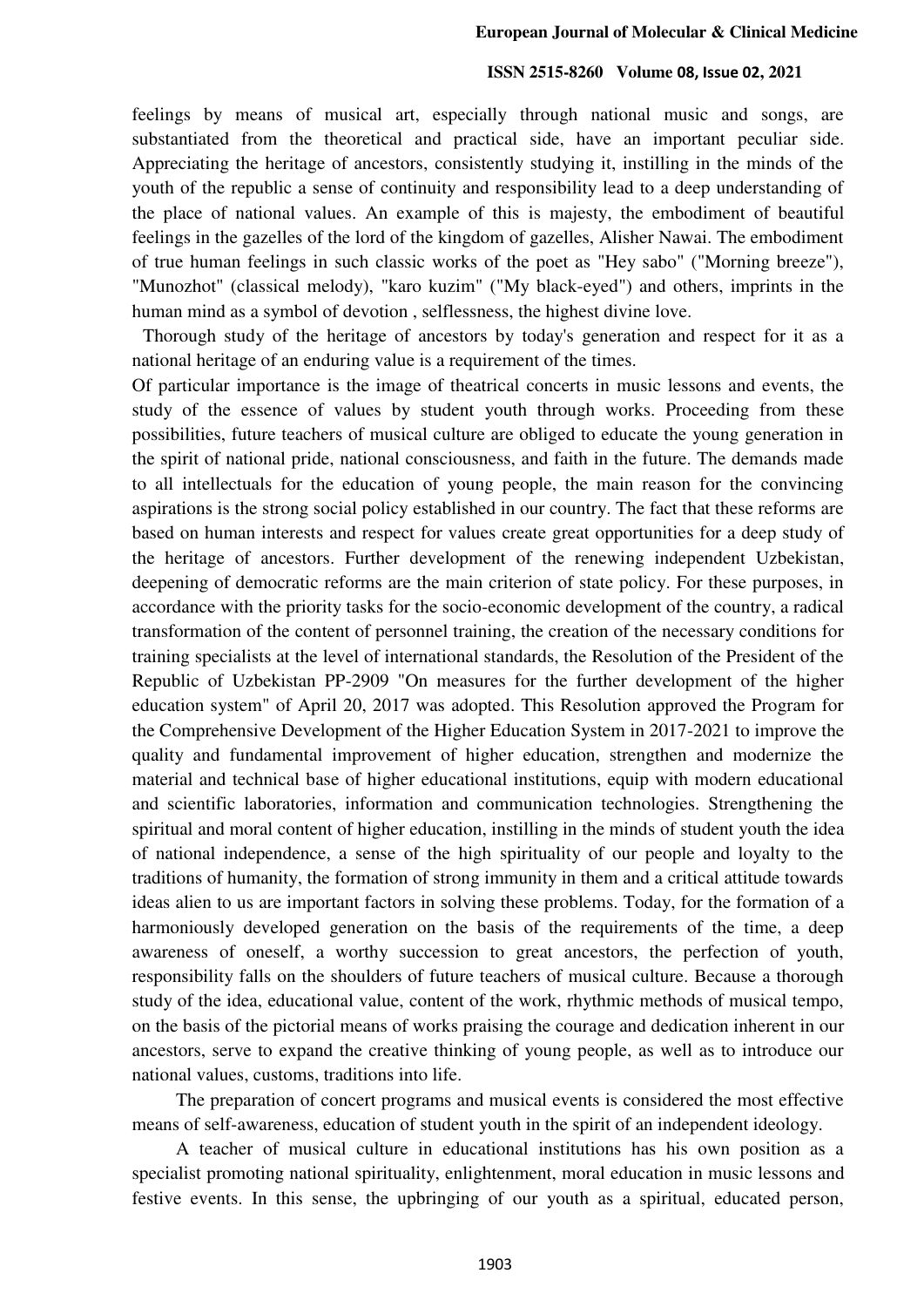### **ISSN 2515-8260 Volume 08, Issue 02, 2021**

possessing the feelings of a national idea, acquires special relevance. In this respect, a teacher of musical culture must be able to value values, deeply understand their content and educational value, and be a highly spiritual, intelligent person. In particular:

- be able to analyze the content, educational value, purpose and essence of songs created by composers;

- deeply realize yourself while studying our great heritage;

- to be attentive to the correct exact pronunciation when performing classical pieces in a measured manner;

- to feel the responsibility of instilling national spirituality in the consciousness of the growing generation while studying the heritage of ancestors through songs;

- to deeply understand the content of the work and be able to explain it, analyzing it comprehensively;

- be able to comment on the ideas of patriotism, achieve the unity of music and words;

 - when depicting the appearance of a conscientious person, have the characteristics of a sane person who knows how to create a joyful, courageous, ebullient, happy youth.

Today, the updating of the thinking of specialists in all spheres in the educationupbringing system, new thinking, the search for methods of updating have become an urgent task.

Because a teacher of musical culture, when organizing musical events in the classroom and after school, teaching the young generation from childhood a deep understanding of national values, customs and rituals, ancient traditions based on melody, music, the art of words, as well as the development of their thinking abilities are an important ideological task. And this will teach young people to compare, to deeply understand their own shortcomings and the essence of their achievements. Such means of upbringing leads to the attainment of maturity of a sane person with deep knowledge, high consciousness and spirituality, with broad thinking.

 It is in this sense that our republic is following the path of development in the field of science and technology, production, literature, art, sports, etc. The youth of our country, following the path of elevation, pays attention to education, science, independent new thinking, self-awareness.

The implementation of such issues in a large team, through selections, competitions among groups, among universities will give good results. Disputes, discussions, round tables and other methods of work motivate independent thinking, national self-awareness. Our Uzbek people have long cherished their dignity, grateful, generous, temperate, conscientious, conscientious nation. Instilling in the minds of the younger generation from childhood, the study of stage culture, enlightenment, spiritual values serves to increase the level of national consciousness. The systematic organization of such events on the basis of specific plans and programs is a requirement of the time.

Systematic study of the heritage of ancestors and instilling it in the minds of young people by means of musical works and musical events, "strengthening the spiritual foundations of the independence of our country, preserving national values, traditions and rituals, instilling in the hearts and minds of the people, especially the young generation, feelings of love for their native land, devotion to independence is now taking on a more urgent meaning. "

 Thanks to independence, much attention is paid to the revival of spiritual values and traditions, as well as perpetuating the glory of great ancestors, truthful consistent coverage of